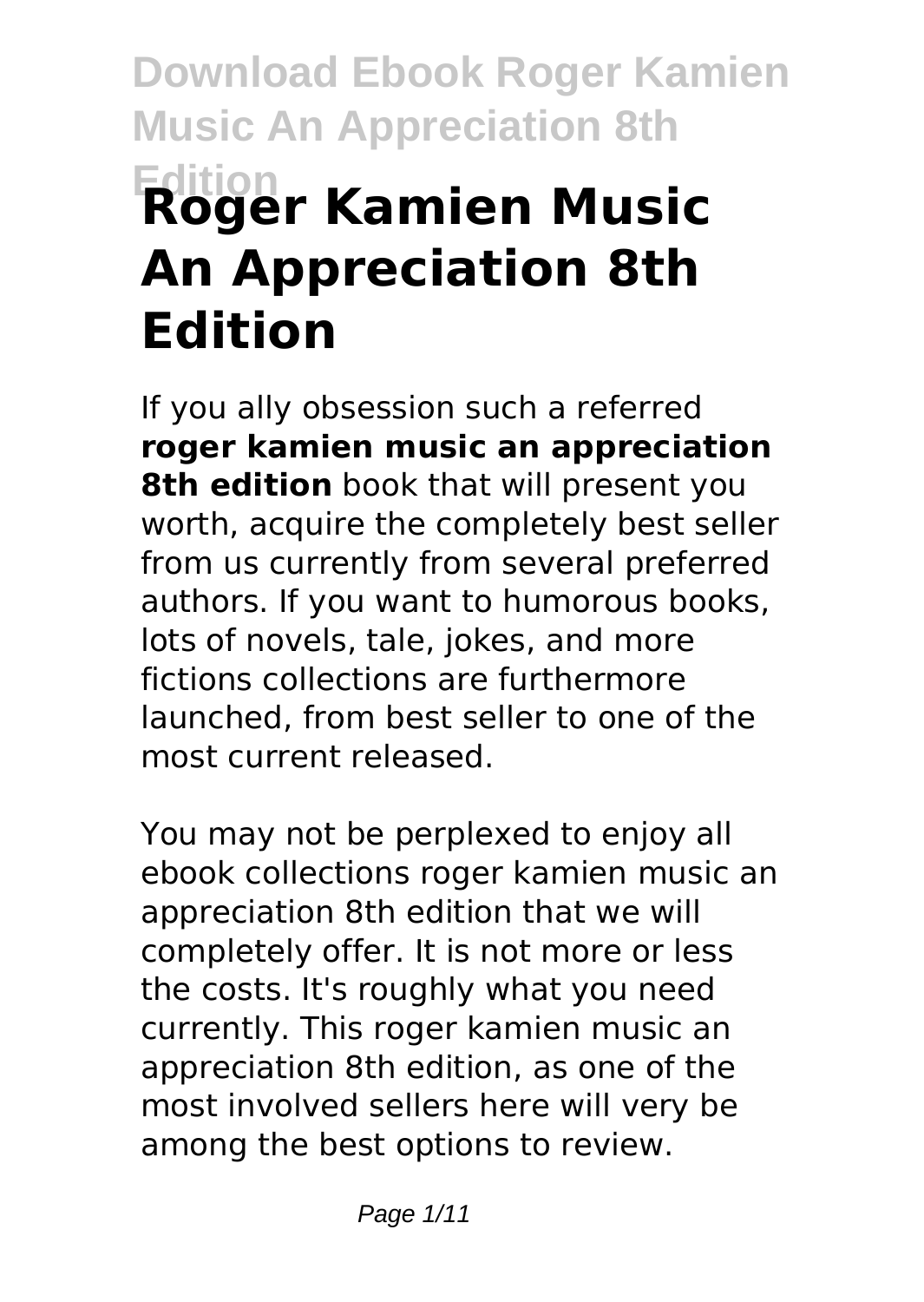**\$domain Public Library provides a** variety of services available both in the Library and online. ... There are also book-related puzzles and games to play.

### **Roger Kamien Music An Appreciation**

Now, Roger Kamien places a renewed focus on learning the elements of music, fostering each student's unique path to listening and understanding. This is achieved through step-by-step guidance as they learn the elements of music, as well as an increased number of musical selections to appreciate,and an enhanced McGraw-Hill Connect experience. As the authority in the Music Appreciation course, Kamien equips students with the language, tools and listening skills required to sustain a life ...

### **Music: An Appreciation**

Roger Kamien received his B.A. in Musicology from Columbia and his M.A. and PhD. from Princeton. Kamien taught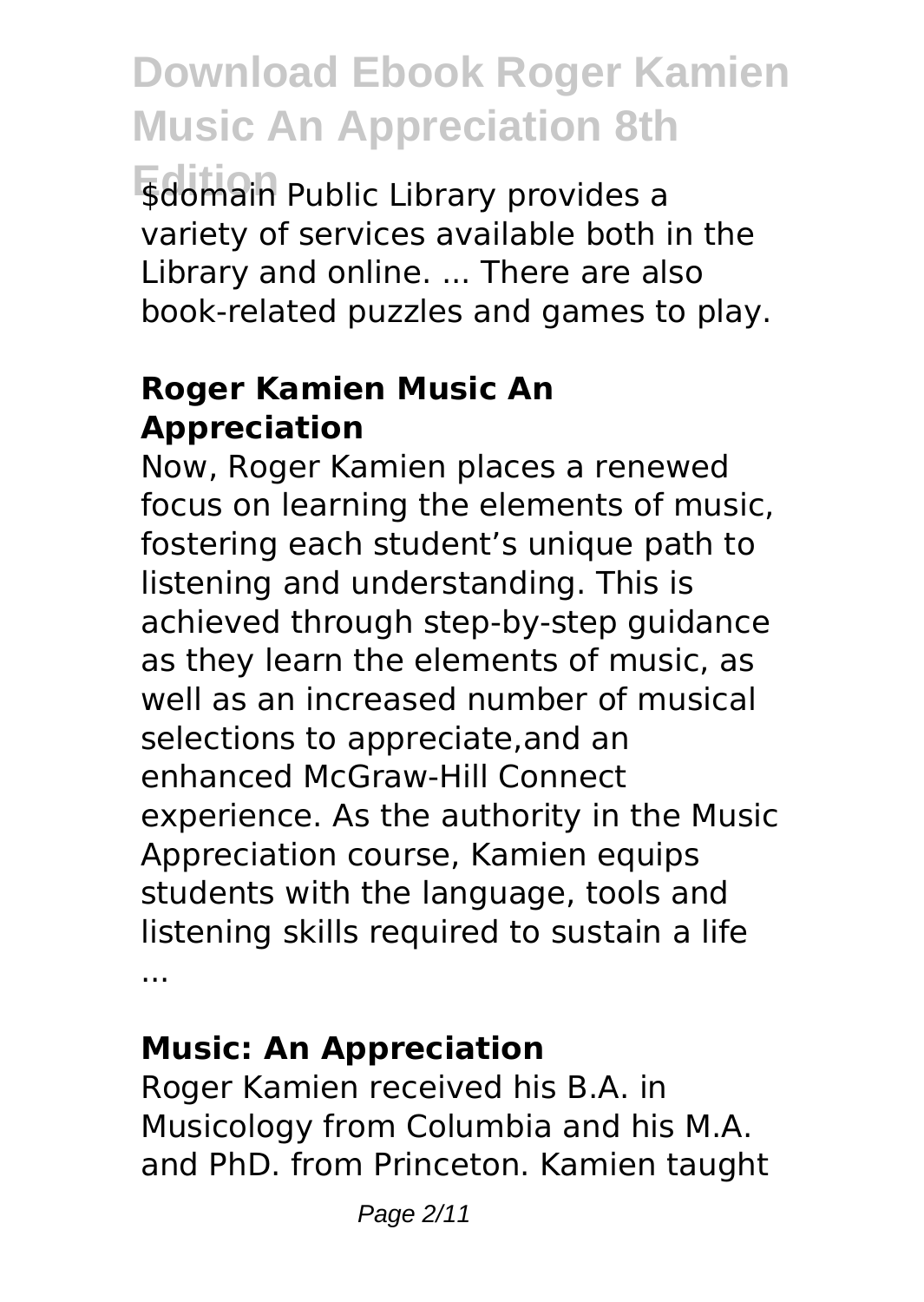**Edition** for 2 years at Hunter College and for 20 years at Queens College, where he coordinated the music appreciation courses. In 1983, he was appointed to the Zubin Mehta Chair in Musicology at The Hebrew University of Jerusalem.

### **Music: An Appreciation: Kamien, Roger: 9780078025204 ...**

Roger Kamien received his B.A. in Musicology from Columbia and his M.A. and PhD. from Princeton. Kamien taught for 2 years at Hunter College and for 20 years at Queens College, where he coordinated the music appreciation courses. In 1983, he was appointed to the Zubin Mehta Chair in Musicology at The Hebrew University of Jerusalem.

### **Music: An Appreciation: Kamien, Roger: 9780079115157 ...**

Roger Kamien received his B.A. in Musicology from Columbia and his M.A. and PhD. from Princeton. Kamien taught for 2 years at Hunter College and for 20 years at Queens College, where he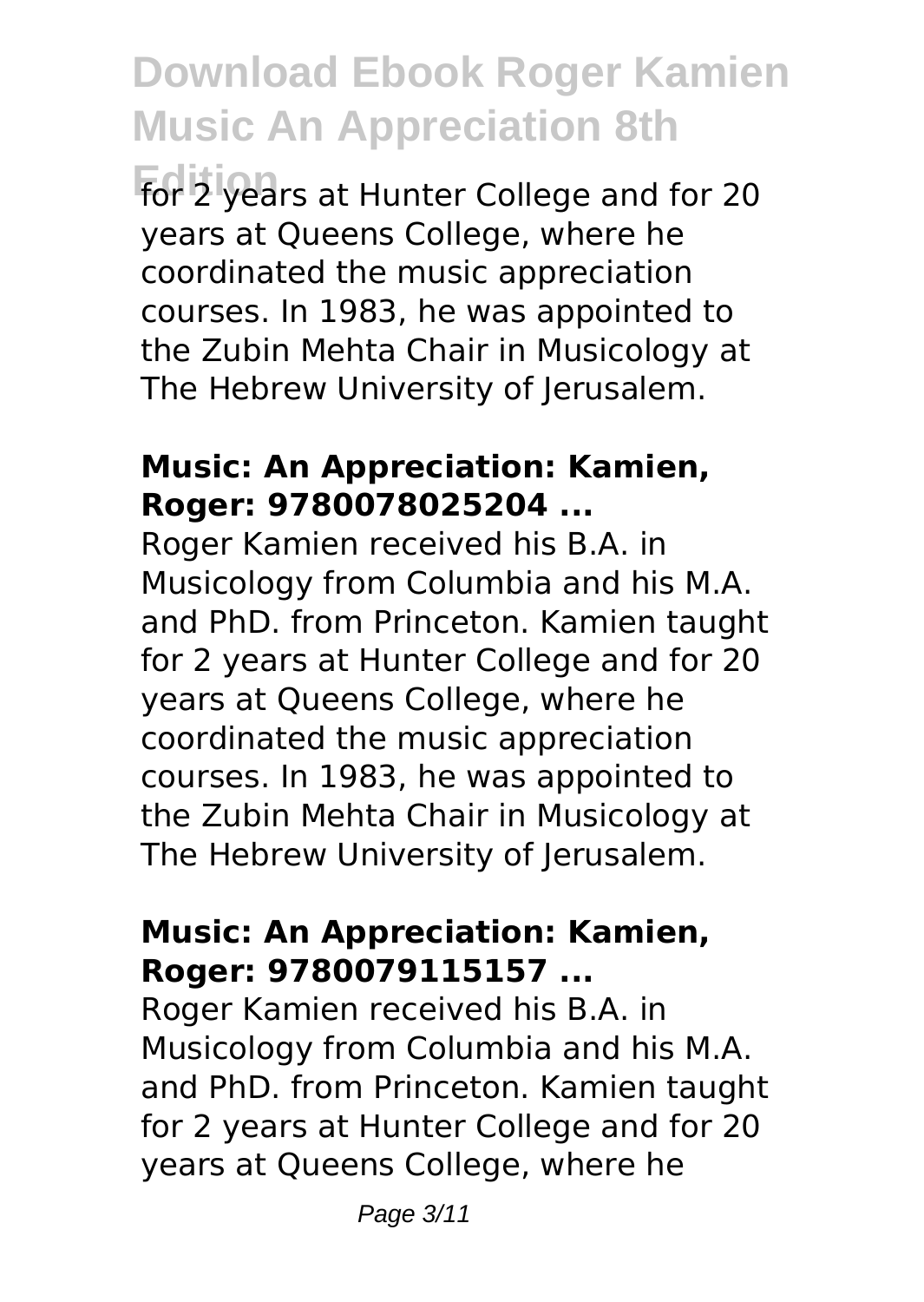**Edition** coordinated the music appreciation courses. In 1983, he was appointed to the Zubin Mehta Chair in Musicology at The Hebrew University of Jerusalem.

### **Music: An Appreciation, Brief Edition: Kamien, Roger ...**

Roger Kamien received his B.A. in Musicology from Columbia and his M.A. and PhD. from Princeton. Kamien taught for 2 years at Hunter College and for 20 years at Queens College, where he coordinated the music appreciation courses. In 1983, he was appointed to the Zubin Mehta Chair in Musicology at The Hebrew University of Jerusalem.

# **Music: An Appreciation, 8th Edition: Kamien, Roger ...**

Roger Kamien received his B.A. in Musicology from Columbia and his M.A. and PhD. from Princeton. Kamien taught for 2 years at Hunter College and for 20 years at Queens College, where he coordinated the music appreciation courses. In 1983, he was appointed to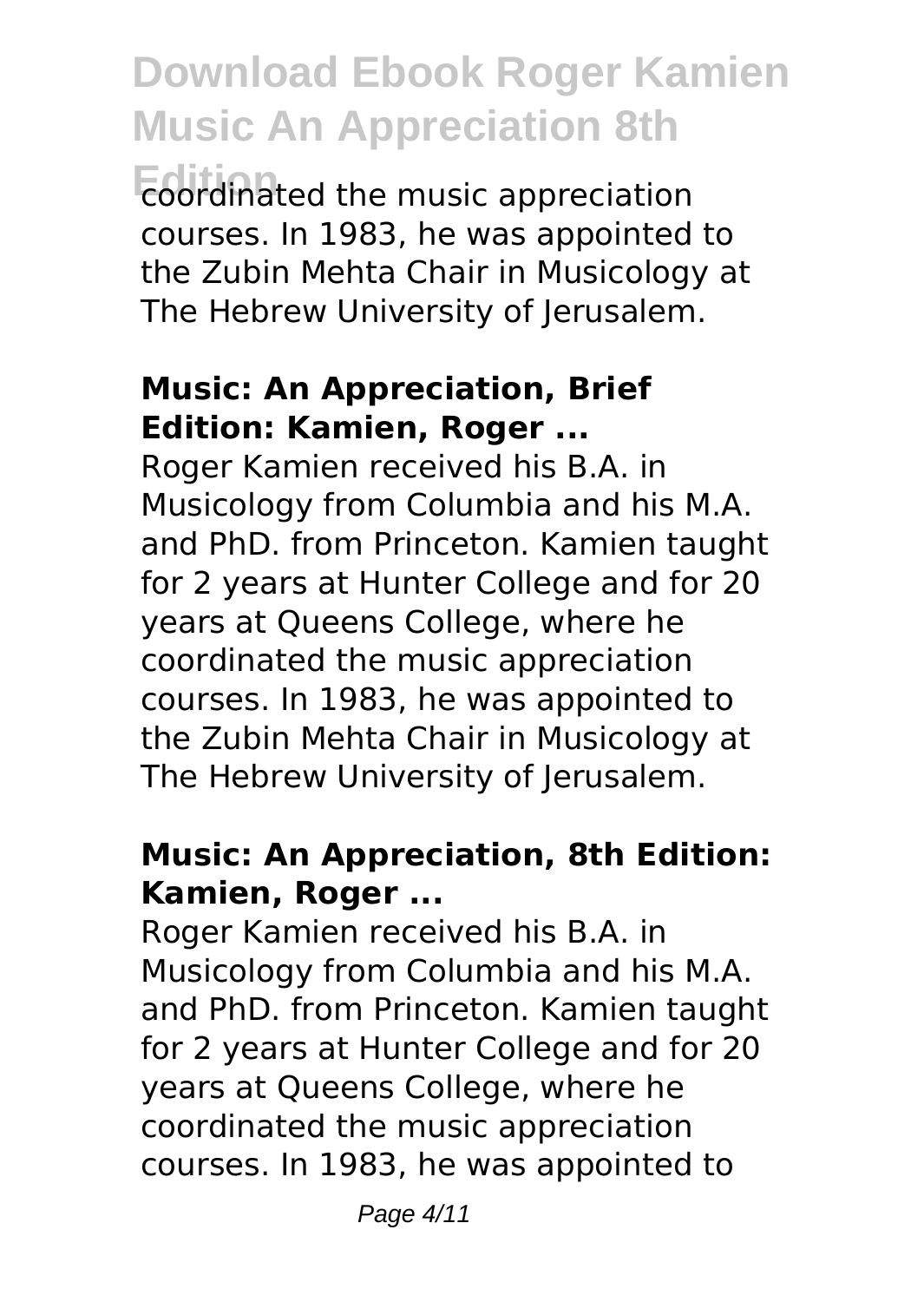**Download Ebook Roger Kamien Music An Appreciation 8th Edition** the Zubin Mehta Chair in Musicology at

The Hebrew University of Jerusalem.

### **Music: An Appreciation, Brief Edition- Standalone book ...**

Roger Kamien's excellence as an interpreter of that music has made his program number one in the market used by over half a million students since its conception. Now, CONNECT Kamien provides the world-class instrument that allows "Music: An Appreciation" to bring great music to his audience in an extraordinary new way.

# **Music: An Appreciation, Brief Edition [with 5 CDs] by ...**

Now, Roger Kamien places a renewed focus on learning the elements of music, fostering each student's unique path to listening and understanding. This is achieved through step-by-step guidance as they learn the elements of music, as well as an increased number of musical selections to appreciate,and an enhanced McGraw-Hill Connect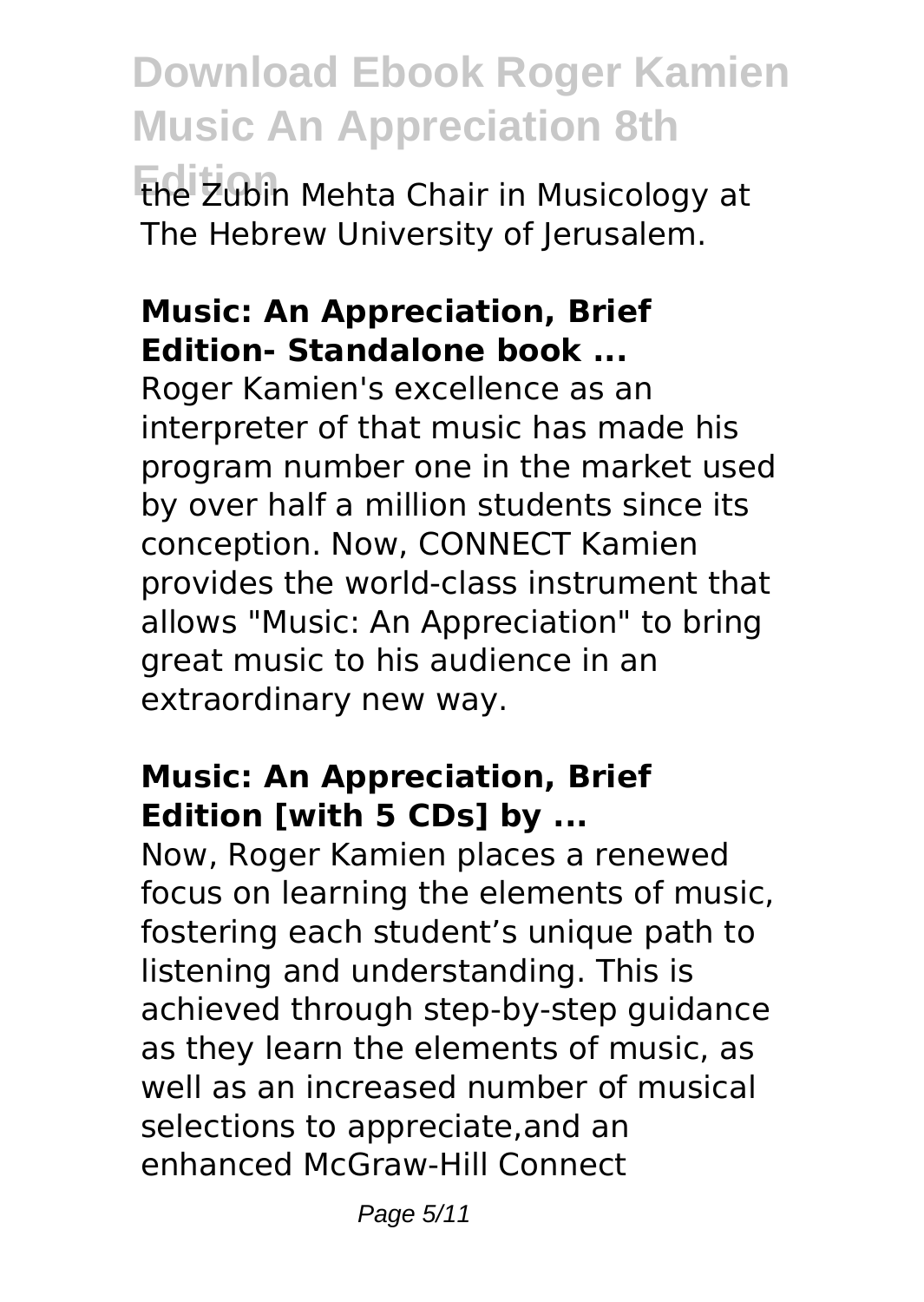**Edition** experience. As the authority in the Music Appreciation course, Kamien equips students with the language, tools and listening skills required to sustain a life ...

### **Music: An Appreciation, Brief Edition**

Music: An Appreciation, Brief Edition-Standalone book by Roger Kamien Music: An Appreciation

### **(PDF) Music: An Appreciation, Brief Edition-Standalone ...**

Music: An Appreciation9th-10thEditionby Roger Kamien. Part I. Elements. Music—vital part of human society. Heard everywhere in modern life. Provides entertainment, emotional release, accompanies activities. Experience affected by emotional state of both performer and audience.

# **Music: An Appreciation by Roger Kamien**

His unique combination of artistic and

Page 6/11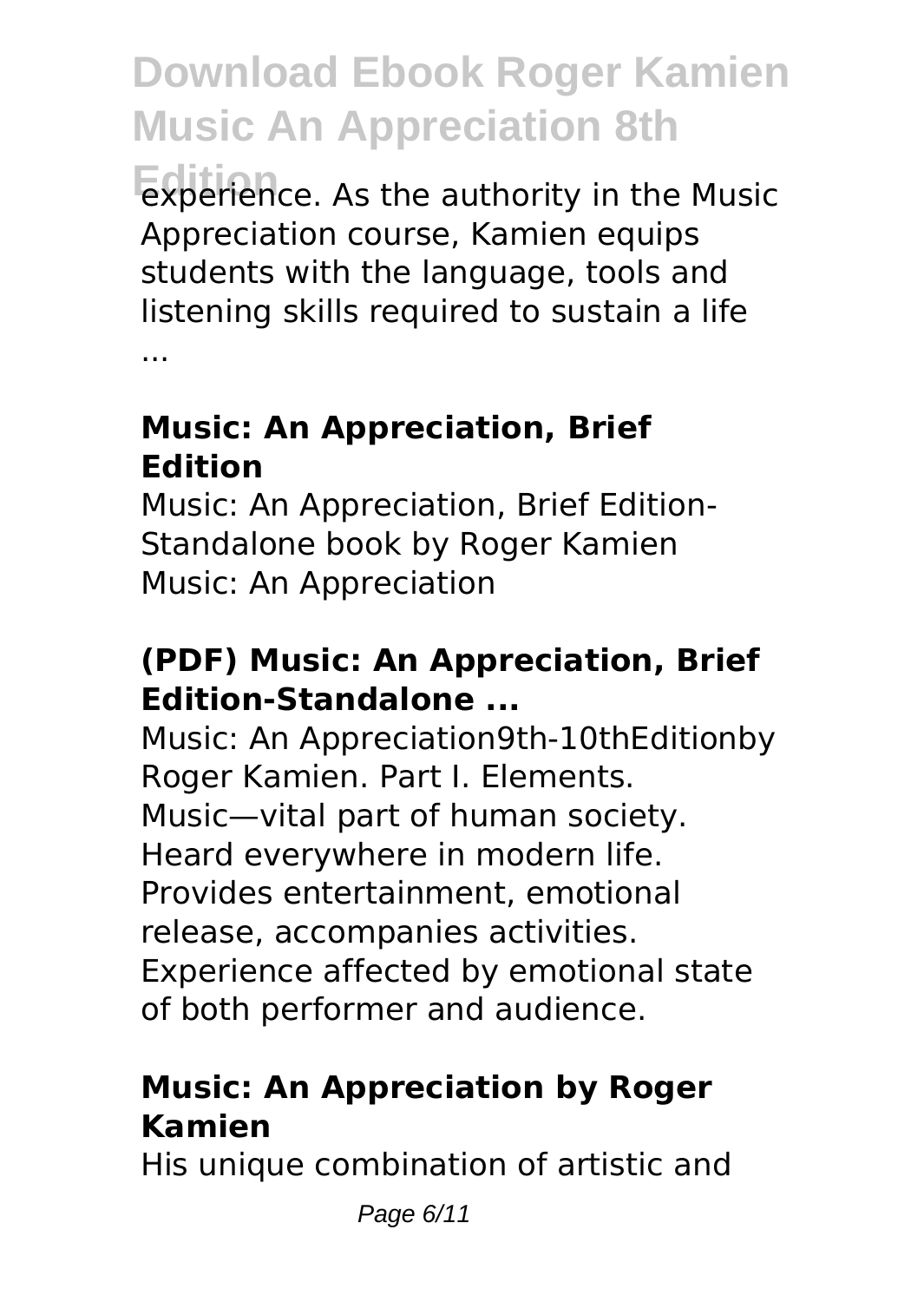**Edition** teaching skills makes Music: An Appreciation, Brief Edition an invaluable tool for students wanting to learn more about music. This best-selling textbook introduces students to perceptive listening and provides an engaging introduction to musical elements, forms, and stylistic periods.

#### **Music : an appreciation : Kamien, Roger : Free Download ...**

Roger Kamien (born 1934) is a retired professor emeritus of musicology in the Hebrew University of Jerusalem, Israel. He was born in Paris, and was raised in America. He is the author of the book Music: An Appreciation, which is intended to show students the basics and the importance of music.

# **Roger Kamien - Wikipedia**

McGraw-Hill is revolutionizing the Music Appreciation course by introducing its first personalized digital learning experience with Roger Kamien's Music: An Appreciation. Using this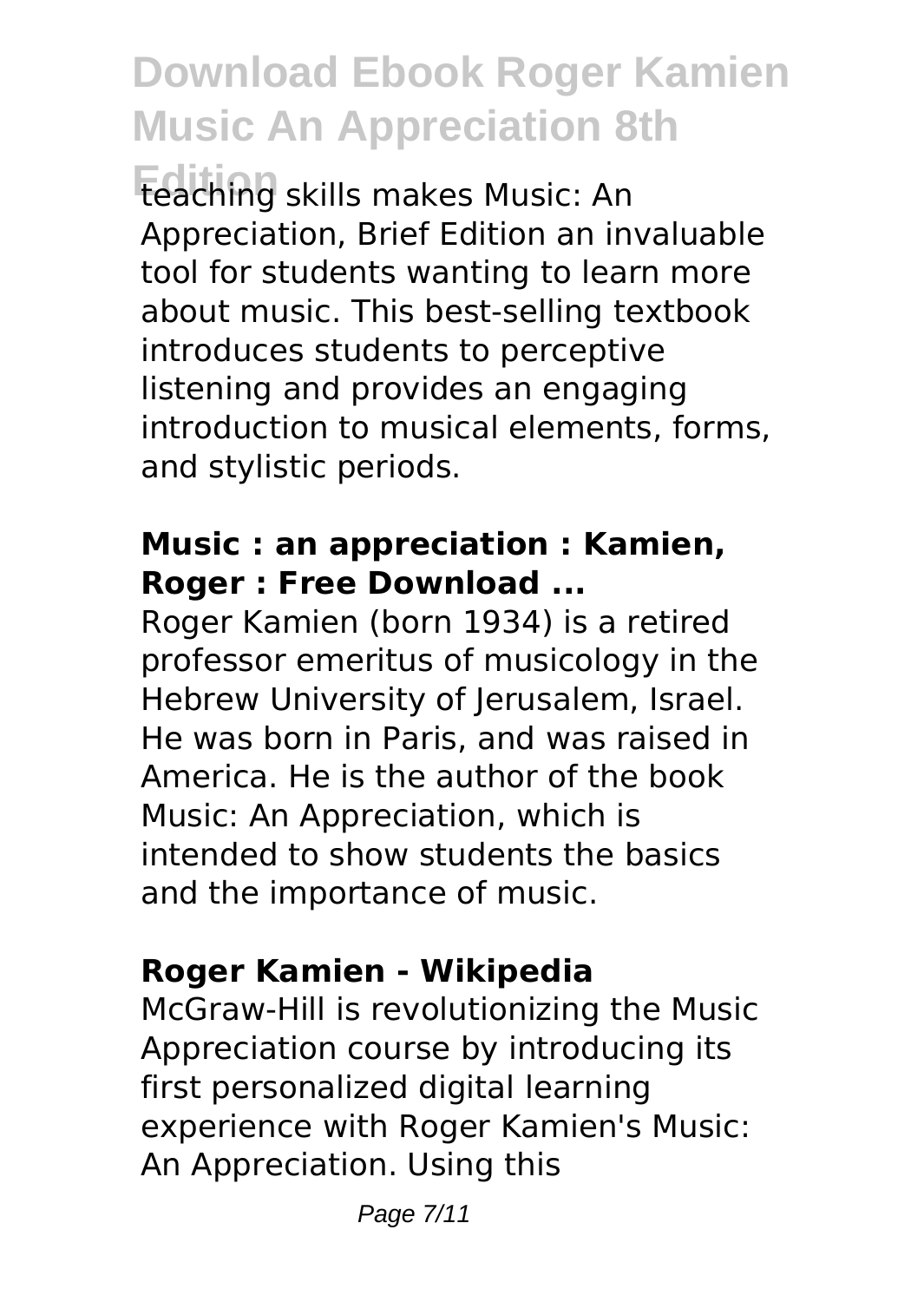**Edition** market.Shipping may be from multiple locations in the US or from the UK, depending on stock availability. 640 pages. 1.450. Seller Inventory # 9781259892707

# **9781259892707: Music: An Appreciation - AbeBooks - Kamien**

**...**

Roger Kamien McGraw-Hill is revolutionizing the Music Appreciation course by introducing its first personalized digital learning experience with Roger Kamien's Music: An Appreciation, Brief Edition.

### **Music: An Appreciation, Brief Edition | Roger Kamien ...**

'Roger Kamien received his B.A. in Musicology from Columbia and his M.A. and PhD. from Princeton. Kamien taught for 2 years at Hunter College and for 20 years at Queens College, where he coordinated the music appreciation courses. In 1983, he was appointed to the Zubin Mehta Chair in Musicology at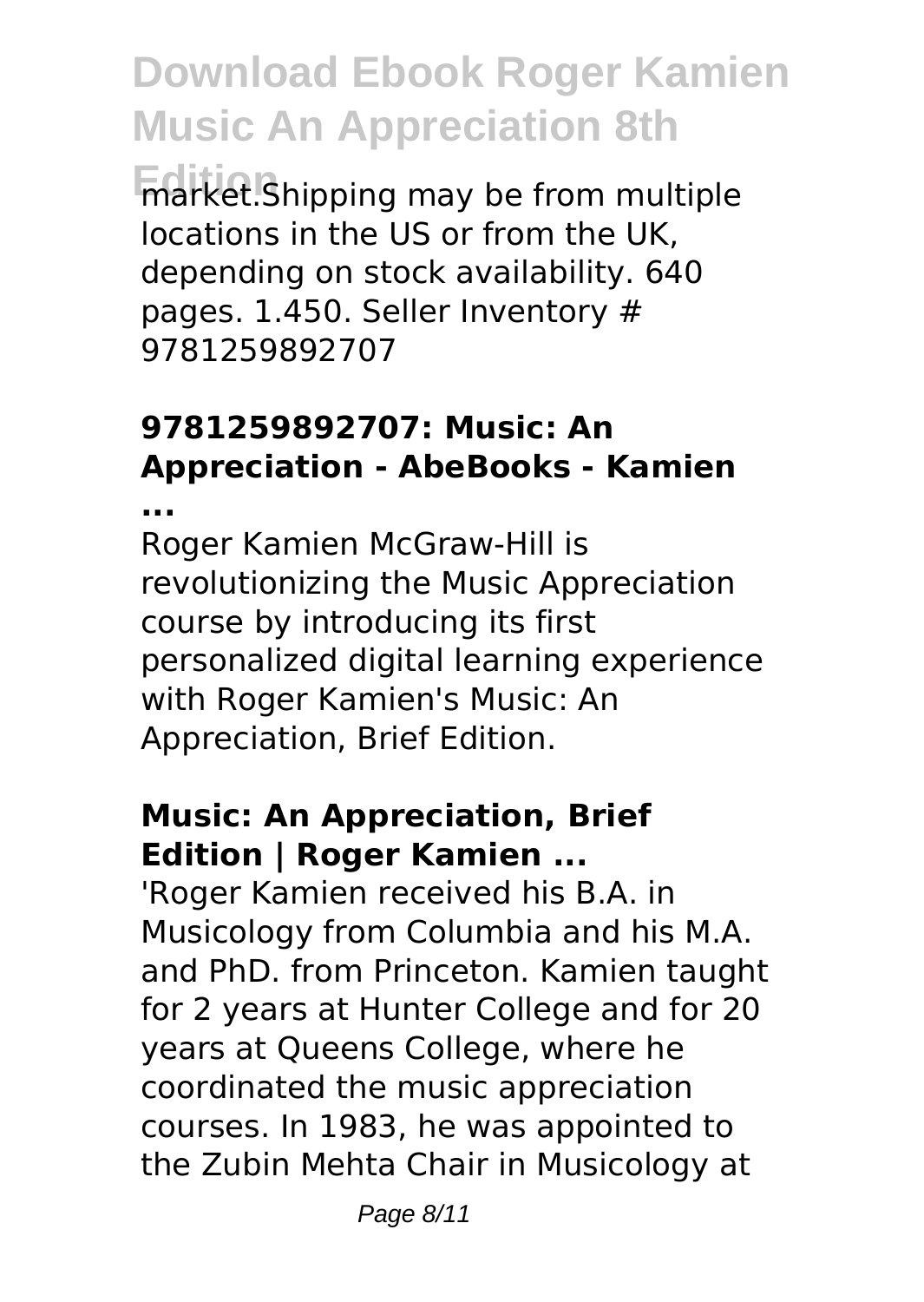**Download Ebook Roger Kamien Music An Appreciation 8th Edition** The Hebrew University of Jerusalem.

# **Music An Appreciation Sixth Brief Edition: Roger Kamien ...**

Roger Kamien received his B.A. in Musicology from Columbia and his M.A. and PhD. from Princeton. Kamien taught for 2 years at Hunter College and for 20 years at Queens College, where he coordinated the music appreciation courses. In 1983, he was appointed to the Zubin Mehta Chair in Musicology at The Hebrew University of Jerusalem.

# **Looseleaf for Music: An Appreciation / Edition 11 by Roger**

**...**

Roger Kamien's excellence as an interpreter of that music has made his program number one in the market used by over half a million students since its conception. Now, CONNECT Kamien provides the world-class instrument that allows Music: An Appreciation to bring great music to his audience in an extraordinary new way.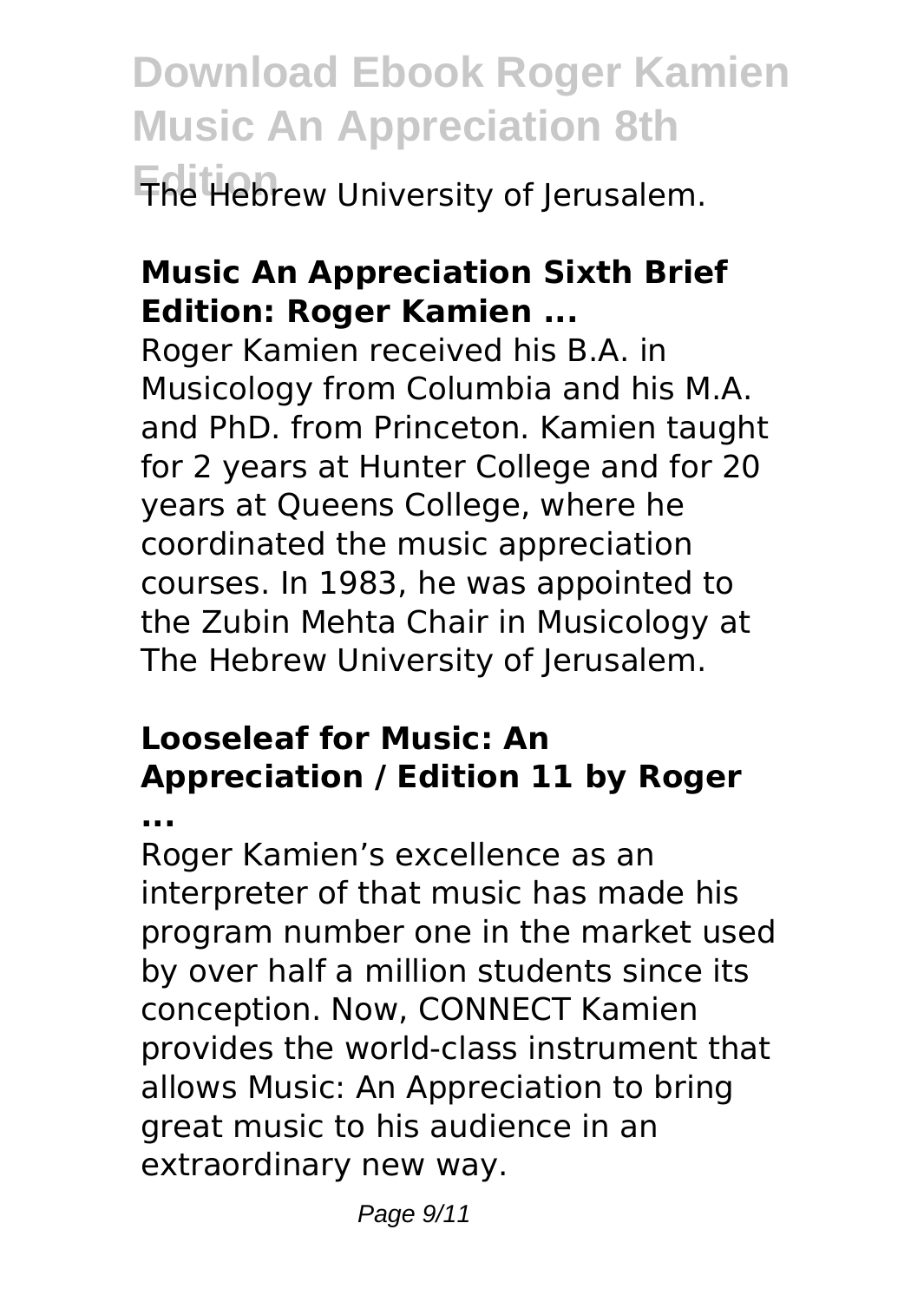# **Music: An Appreciation | Roger Kamien | download**

learning experience with Roger Kamien's Music: An Appreciation, Brief Edition. Using this market-leading instrument that brings great music to the course in more ways than ever before, students are now transformed into active participants in the Music Appreciation space. The result is active listening, active

### **Music: An Appreciation, Brief Edition**

Roger Kamien received his B.A. in Musicology from Columbia and his M.A. and PhD. from Princeton. Kamien taught for 2 years at Hunter College and for 20 years at Queens College, where he coordinated the music appreciation courses. In 1983, he was appointed to the Zubin Mehta Chair in Musicology at The Hebrew University of Jerusalem.

# **9780078025099: Music An**

Page 10/11